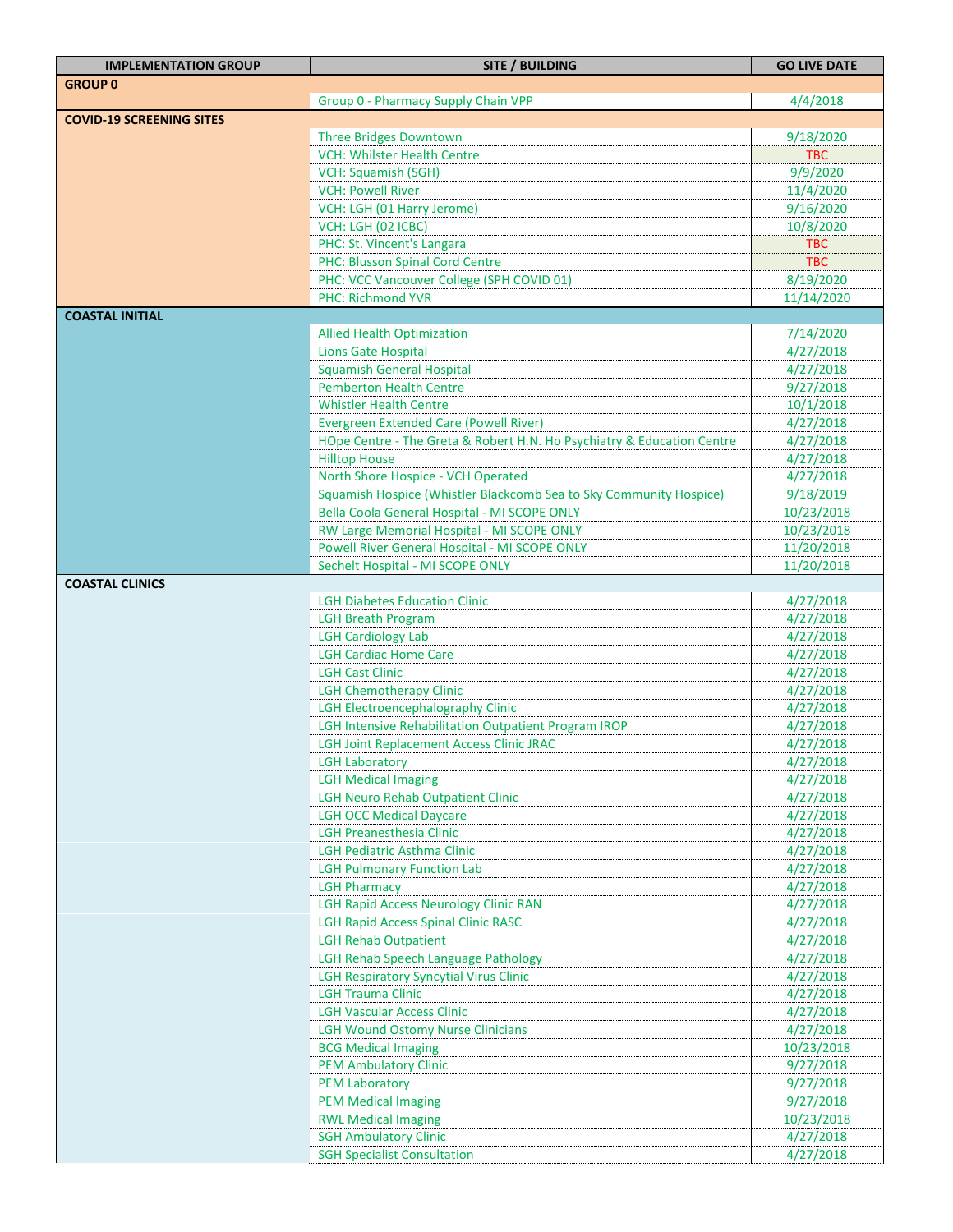|                        | <b>SGH Electrocardiography Clinic</b>              | 4/27/2018  |
|------------------------|----------------------------------------------------|------------|
|                        | <b>SGH Laboratory</b>                              | 4/27/2018  |
|                        | <b>SGH Medical Imaging</b>                         | 4/27/2018  |
|                        | <b>SGH Oncology Clinic</b>                         | 4/27/2018  |
|                        | <b>SGH OP Physiotherapy Clinic</b>                 | 4/27/2018  |
|                        | <b>SGH Preanesthesia Clinic</b>                    | 4/27/2018  |
|                        | <b>SGH Pharmacy</b>                                | 4/27/2018  |
|                        | <b>SSH Medical Imaging</b>                         | 11/20/2018 |
|                        | <b>WHC Ambulatory Clinic</b>                       | 10/1/2018  |
|                        | <b>WHC Cast Clinic</b>                             | 10/1/2018  |
|                        | <b>WHC Laboratory</b>                              | 10/1/2018  |
|                        | <b>WHC Medical Imaging</b>                         | 10/1/2018  |
|                        | <b>WHC NITAOP</b>                                  | 10/1/2018  |
|                        | YRH Adult Day Program                              | TBC        |
| <b>PHC WAVE 1</b>      |                                                    |            |
|                        | St. Paul's Burrard                                 | 11/16/2019 |
|                        | St. Paul's Providence                              | 11/16/2019 |
|                        | <b>St. Paul's Comox Building</b>                   | 11/16/2019 |
|                        | <b>Mount Saint Joseph Hospital</b>                 | 11/16/2019 |
|                        | <b>Mount Saint Joseph Residence</b>                | 11/16/2019 |
|                        | <b>Holy Family Hospital</b>                        | 11/16/2019 |
|                        | <b>Holy Family Residence</b>                       | 11/16/2019 |
|                        | Clinics & Admin Offices - 1125 Howe St             | 11/16/2019 |
|                        | Clinics & Admin Offices - 1080 Howe St             | 11/16/2019 |
|                        | Clinics & Admin Offices - 1190 Hornby St           | 11/16/2019 |
|                        | Clinics & Admin Offices - 1200 Burrard St          | 11/16/2019 |
|                        | Clinics & Admin Offices - 1033 Davie St            | 11/16/2019 |
| PHC LTC & TMH          |                                                    |            |
|                        | St. John's Hospice                                 | 9/13/2020  |
|                        | St. Vincent's Honoria Conway                       | 9/13/2020  |
|                        | St. Vincent's Langara Residence                    | 2/28/2021  |
|                        | St. Vincent's Brock Fahrni                         | 2/28/2021  |
|                        | <b>Youville Residence</b>                          | 9/13/2020  |
|                        | Foundry (previously Inner City Youth)              | 10/26/2020 |
| PHC CLINICS - W/ ACUTE |                                                    |            |
|                        | <b>HFH Pharmacy</b>                                | 11/16/2019 |
|                        | <b>MSJ Providence Breast Centre</b>                | 11/16/2019 |
|                        | <b>MSJ Echocardiology</b>                          | 11/16/2019 |
|                        | <b>MSJ ECT Outpatient</b>                          | 11/16/2019 |
|                        | <b>MSJ Electrodiagnostic</b>                       | 11/16/2019 |
|                        | <b>MSJ Laboratory</b>                              | 11/16/2019 |
|                        | <b>MSJ Medical Imaging</b>                         | 11/16/2019 |
|                        | <b>MSJ OPD OT</b>                                  | 11/16/2019 |
|                        | <b>MSJ OPD PT</b>                                  | 11/16/2019 |
|                        | <b>MSJ OPD Dietitian</b>                           | 11/16/2019 |
|                        | <b>MSJ OPD Speech Pathologist</b>                  | 11/16/2019 |
|                        | <b>MSJ OPD Social Work</b>                         | 11/16/2019 |
|                        | <b>MSJ Pulmonary Function Lab</b>                  | 11/16/2019 |
|                        | <b>MSJ Pharmacy</b>                                | 11/16/2019 |
|                        | <b>MSJ Physiatry</b>                               | 11/16/2019 |
|                        | <b>SPH Atrial Fibrillation Clinic</b>              | 11/16/2019 |
|                        | <b>SPH Audiology Clinic</b>                        | 11/16/2019 |
|                        | <b>SPH Complex Pain Clinic</b>                     | 11/16/2019 |
|                        | <b>SPH Community IV</b>                            | 11/16/2019 |
|                        | <b>SPH Davie Electrodiagnostics</b>                | 11/16/2019 |
|                        | <b>SPH Echocardiology</b>                          | 11/16/2019 |
|                        | <b>SPH ECT Outpatient</b>                          | 11/16/2019 |
|                        | SPH Electroencephalogram and Evoked Potentials Lab | 11/16/2019 |
|                        | <b>SPH Electrodiagnostic</b>                       | 11/16/2019 |
|                        | SPH Electromyogram Lab                             | 11/16/2019 |
|                        | <b>SPH ENT Clinic</b>                              | 11/16/2019 |
|                        | <b>SPH Eye Clinic</b>                              | 11/16/2019 |
|                        |                                                    |            |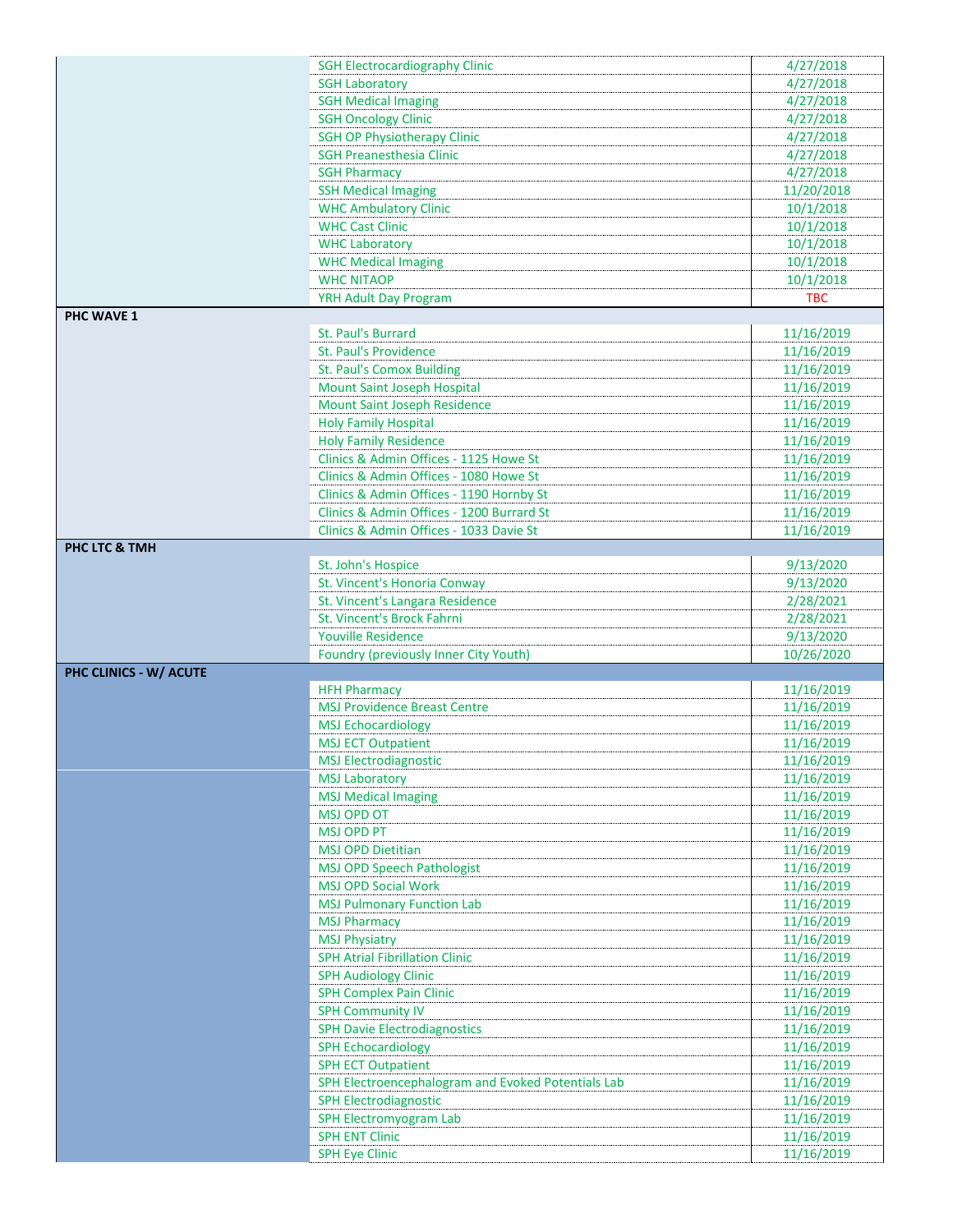|                       | SPH Renal Hemodialysis Evening and Nocturnal Clinic           | 11/16/2019 |
|-----------------------|---------------------------------------------------------------|------------|
|                       | SPH Renal Incentre Hemodialysis Unit                          | 11/16/2019 |
|                       | <b>SPH Heart Function Clinic</b>                              | 11/16/2019 |
|                       | <b>SPH Heart Post Transplant</b>                              | 11/16/2019 |
|                       | <b>SPH Heart Pre Transplant</b>                               | 11/16/2019 |
|                       | <b>SPH Interventional Pain Clinic</b>                         | 11/16/2019 |
|                       | <b>SPH Renal Kidney Care Clinics</b>                          | 11/16/2019 |
|                       | <b>SPH Laboratory</b>                                         | 11/16/2019 |
|                       | <b>SPH Medical Imaging</b>                                    | 11/16/2019 |
|                       | <b>SPH Obstetrics Clinic</b>                                  | 11/16/2019 |
|                       | <b>SPH Outpatient Department</b>                              | 11/16/2019 |
|                       | <b>SPH Heart Pacemaker Clinic</b>                             | 11/16/2019 |
|                       | SPH Renal Peritoneal Dialysis Unit                            | 11/16/2019 |
|                       | <b>SPH Pediatric Clinic</b>                                   | 11/16/2019 |
|                       | <b>SPH Pulmonary Function Lab</b>                             | 11/16/2019 |
|                       | <b>SPH Pharmacy</b>                                           | 11/16/2019 |
|                       | <b>SPH Preadmission Clinic</b>                                | 11/16/2019 |
|                       | SPH Renal Pre Transplant Donor Clinic                         | 11/16/2019 |
|                       | <b>SPH Renal Post Transplant Clinic</b>                       | 11/16/2019 |
|                       | SPH Renal Pre Transplant Recipient Clinic                     | 11/16/2019 |
|                       | <b>SPH Renal Vascular Access Clinic</b>                       | 11/16/2019 |
|                       | <b>SPH THV Transcatheter Heart Valve Clinic</b>               | 11/16/2019 |
|                       | <b>SPH Vascular Lab</b>                                       | 11/16/2019 |
| PHC CLINICS (CYCLE 1) |                                                               |            |
|                       | <b>SPH Brief Intervention Clinic</b>                          | 8/31/2020  |
|                       | <b>SPH Reproductive Psych</b>                                 | 8/31/2020  |
|                       | <b>SPH Cardiology Burrard</b>                                 | 8/31/2020  |
|                       | <b>SPH Cardiology Davie</b>                                   | 8/31/2020  |
|                       | <b>SPH Neuropsychology</b>                                    | 8/31/2020  |
| PHC CLINICS (CYCLE 2) |                                                               |            |
|                       | <b>SPH Cardiology STAT Davie</b>                              | 10/26/2020 |
|                       | <b>SPH Cardiology STAT Providence</b>                         | 10/26/2020 |
|                       | <b>SPH Chest Pain Clinic</b>                                  | 10/26/2020 |
|                       | <b>SPH Heart Rhythm Clinic</b>                                | 10/26/2020 |
|                       | <b>MSJ Cardiology Clinic</b>                                  | 10/26/2020 |
|                       | <b>SPH Diabetes Health Centre</b>                             | 10/26/2020 |
|                       | <b>SPH Eating Disorders</b>                                   | 10/26/2020 |
|                       | SPH Subcutaneous Immune Globulin                              | 10/26/2020 |
|                       |                                                               |            |
|                       | <b>SPH Primary Maternity Clinic</b>                           | 10/26/2020 |
|                       | <b>SPH Foundry Granville</b>                                  | 10/26/2020 |
| PHC CLINICS (CYCLE 3) |                                                               |            |
|                       | <b>MSJ Elder Care</b><br><b>SPH Elder Care</b>                | 1/25/2021  |
|                       |                                                               | 1/25/2021  |
|                       | <b>HFH Physiatry Clinic</b>                                   | 1/25/2021  |
|                       | <b>HFH OPD Social Work</b>                                    | 1/25/2021  |
|                       | HFH OPD Speech Language Pathology<br><b>HFH OPD Dietitian</b> | 1/25/2021  |
|                       |                                                               | 1/25/2021  |
|                       | <b>HFH OPD Occupational Therapy</b>                           | 1/25/2021  |
|                       | <b>HFH OPD Physiotherapy</b>                                  | 1/25/2021  |
| PHC CLINICS (CYCLE 4) |                                                               |            |
|                       | <b>MSJ Respirology Clinic</b>                                 | 5/31/2021  |
|                       | <b>SPH Cystic Fibrosis Clinic</b>                             | 5/31/2021  |
|                       | <b>SPH Cystic Fibrosis Kamloops</b>                           | 5/31/2021  |
|                       | <b>SPH Cystic Fibrosis Prince George</b>                      | 5/31/2021  |
|                       | SPH Pacific Lung Health Centre                                | 5/31/2021  |
|                       | <b>SPH COPD Clinic</b>                                        | 5/31/2021  |
|                       | <b>SPH General Respiratory Clinic</b>                         | 5/31/2021  |
|                       | SPH Scleroderma Clinic                                        | 5/31/2021  |
|                       | <b>SPH Asthma Clinic</b>                                      | 5/31/2021  |
|                       | CDU East Vancouver (w/ PHC Clinic Cycle 4)                    | 5/31/2021  |
|                       | SPH Interstitial Lung Disease Clinic                          | 5/31/2021  |
|                       | <b>SPH Cardiac Surgery Offices</b>                            | 5/31/2021  |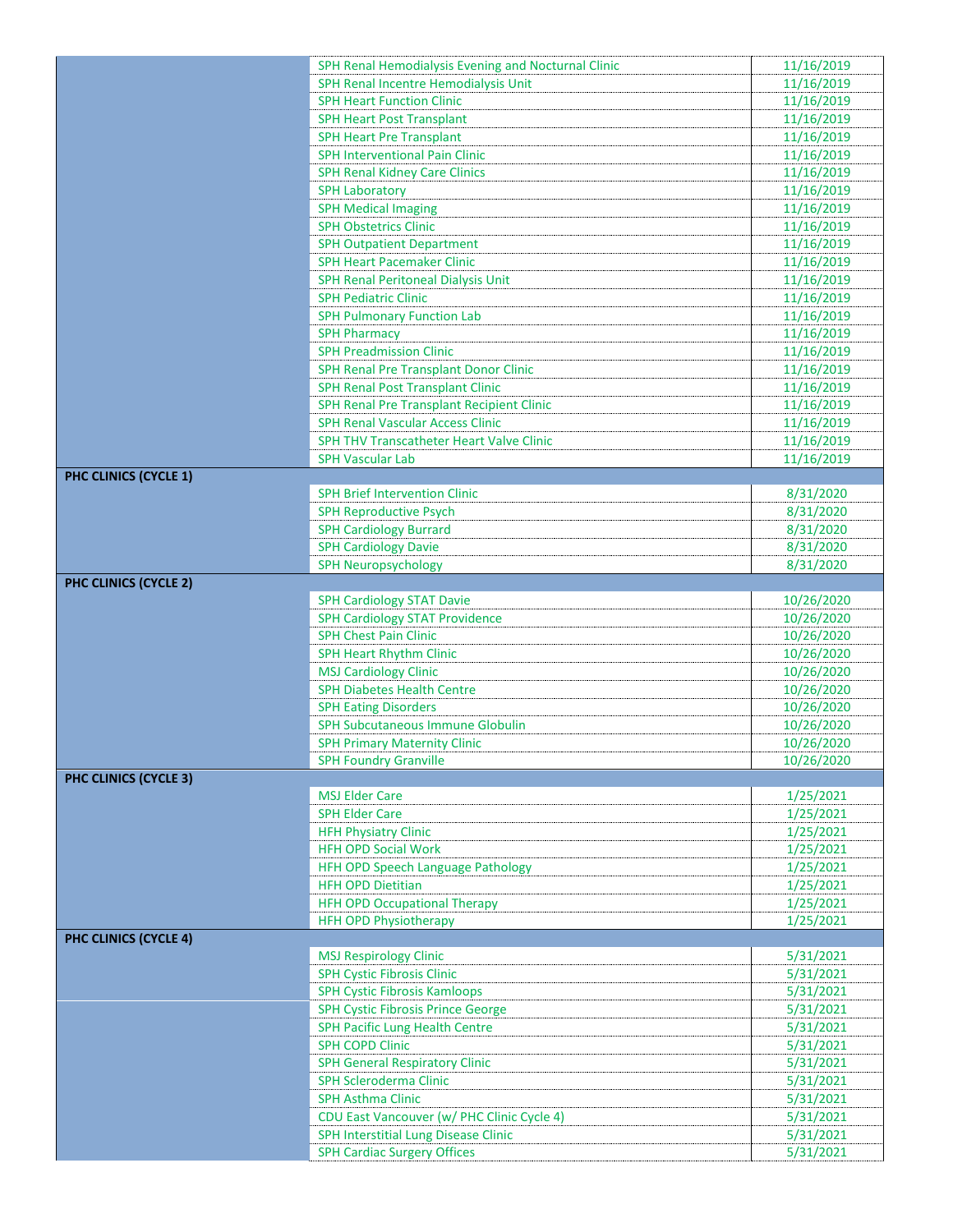|                                      | <b>SPH Cardiac Obstetrics</b>                              | 5/31/2021  |
|--------------------------------------|------------------------------------------------------------|------------|
|                                      | SPH Rapid Access Hemophilia Clinic RAH                     | 5/31/2021  |
|                                      | <b>SPH Pulmonary Hypertension</b>                          | 5/31/2021  |
|                                      | SPH Heritable Aortopathies Clinic                          | 5/31/2021  |
| PHC CLINICS (CYCLE 5)                |                                                            |            |
|                                      | <b>SPH Occupational Therapy</b>                            | 8/23/2021  |
|                                      | <b>SPH Physiotherapy</b>                                   | 8/23/2021  |
|                                      | <b>SPH Speech Language Pathology</b>                       | 8/23/2021  |
|                                      | SPH RAAC Rapid Access Addictions Clinic                    | 8/23/2021  |
|                                      | SPH BC Adult Home Parenteral Nutrition Program             | 8/23/2021  |
|                                      | SPH BC Adult Home Enteral Nutrition Program                | 8/23/2021  |
|                                      | <b>MSJ Outpatient Department</b>                           | 8/23/2021  |
|                                      | SPH Outpatient Dept Dietician Clinic                       | 8/23/2021  |
|                                      | <b>MSJ OPD Dermatology</b>                                 | 8/23/2021  |
|                                      | <b>MSJ OPD Ear Nose and Throat</b>                         | 8/23/2021  |
|                                      | <b>MSJ OPD Endocrinology</b>                               | 8/23/2021  |
|                                      | <b>MSJ OPD Foot and Ankle</b>                              | 8/23/2021  |
|                                      | <b>MSJ OPD Plastics</b>                                    | 8/23/2021  |
|                                      | <b>MSJ OPD General Surgery</b>                             | 8/23/2021  |
|                                      | <b>MSJ OPD Hematology</b>                                  | 8/23/2021  |
|                                      | <b>MSJ OPD Internal Medicine</b>                           | 8/23/2021  |
|                                      | <b>MSJ OPD Neurology</b>                                   | 8/23/2021  |
|                                      | <b>MSJ OPD Ophthalmology</b>                               | 8/23/2021  |
|                                      | <b>MSJ OPD Rehabilitation</b>                              | 8/23/2021  |
|                                      | <b>MSJ OPD Rheumatology</b>                                | 8/23/2021  |
|                                      | <b>MSJ OPD Urology</b>                                     | 8/23/2021  |
| PHC CLINICS (CYCLE 6)                |                                                            |            |
|                                      | SPH Allergy and Immunology Clinic                          | 11/22/2021 |
|                                      | SPH Hemoglobinopathy                                       | 11/22/2021 |
|                                      | SPH Adult Bleeding Disorders Clinic (Hemophilia)           | 11/22/2021 |
|                                      | SPH Primary Immunodeficiency Transition Clinic             | 11/22/2021 |
|                                      | <b>SPH Post COVID Recovery Clinic</b>                      | 11/22/2021 |
|                                      | <b>SPH General Internal</b>                                | 11/22/2021 |
|                                      | <b>SPH Internal Medicine Vascular Clinic</b>               | 11/22/2021 |
|                                      | <b>SPH Neurology</b>                                       | 11/22/2021 |
|                                      | SPH Internal Medicine OB Clinic                            | 11/22/2021 |
|                                      | SPH Specialist Hypertension Clinic                         | 11/22/2021 |
|                                      | <b>SPH Specialist Palliative Clinic</b>                    |            |
|                                      | <b>SPH Stroke Clinic</b>                                   | 11/22/2021 |
|                                      | <b>SPH Thrombosis Clinic</b>                               | 11/22/2021 |
|                                      |                                                            | 11/22/2021 |
|                                      | SPH Hypertrophic Cardiomyopathy Clinic                     | 11/22/2021 |
|                                      | SPH Inherited Arrhythmia                                   | 11/22/2021 |
|                                      | <b>SPH Sarcoid Clinic</b>                                  | 11/22/2021 |
| <b>BURNABY MH</b>                    |                                                            |            |
|                                      | Forensics Pharmacy for Burnaby Mental Health               | 12/8/2019  |
|                                      | <b>Burnaby Centre for Mental Health &amp; Addiction</b>    | 12/8/2019  |
| <b>HEARTWOOD</b>                     | <b>Red Fish Healing Centre</b>                             | 10/11/2021 |
|                                      | <b>Heartwood Centre for Women</b>                          | 9/13/2020  |
| <b>UPCC</b>                          |                                                            |            |
|                                      | Northeast UPCC                                             | 2/16/2021  |
| <b>BC CANCER VANCOUVER</b>           |                                                            |            |
|                                      | BC Cancer Vancouver Centre - Pharmacy Supply Chain ONLY    | 10/16/2020 |
|                                      | <b>BC Cancer Vancouver Centre</b>                          | 6/19/2021  |
|                                      | <b>BC Cancer Vancouver Centre - External Labs</b>          | 6/19/2021  |
|                                      | <b>BC Cancer Vancouver Centre - Fairmont Building</b>      | 6/19/2021  |
|                                      |                                                            |            |
|                                      | <b>BC Cancer Vancouver Centre - Provincial Office</b>      | 6/19/2021  |
|                                      | BC Cancer Vancouver Centre - Mobile Screening Unit         | 6/19/2021  |
| <b>BC CANCER PRINCE GEORGE</b>       |                                                            | 3/8/2021   |
|                                      | BC Cancer Prince George - Pharmacy Supply Chain ONLY       |            |
| <b>BC CANCER SURREY / ABBOTSFORD</b> | BC Cancer Surrey / Abbotsford - Pharmacy Supply Chain ONLY |            |
|                                      |                                                            | 10/15/2021 |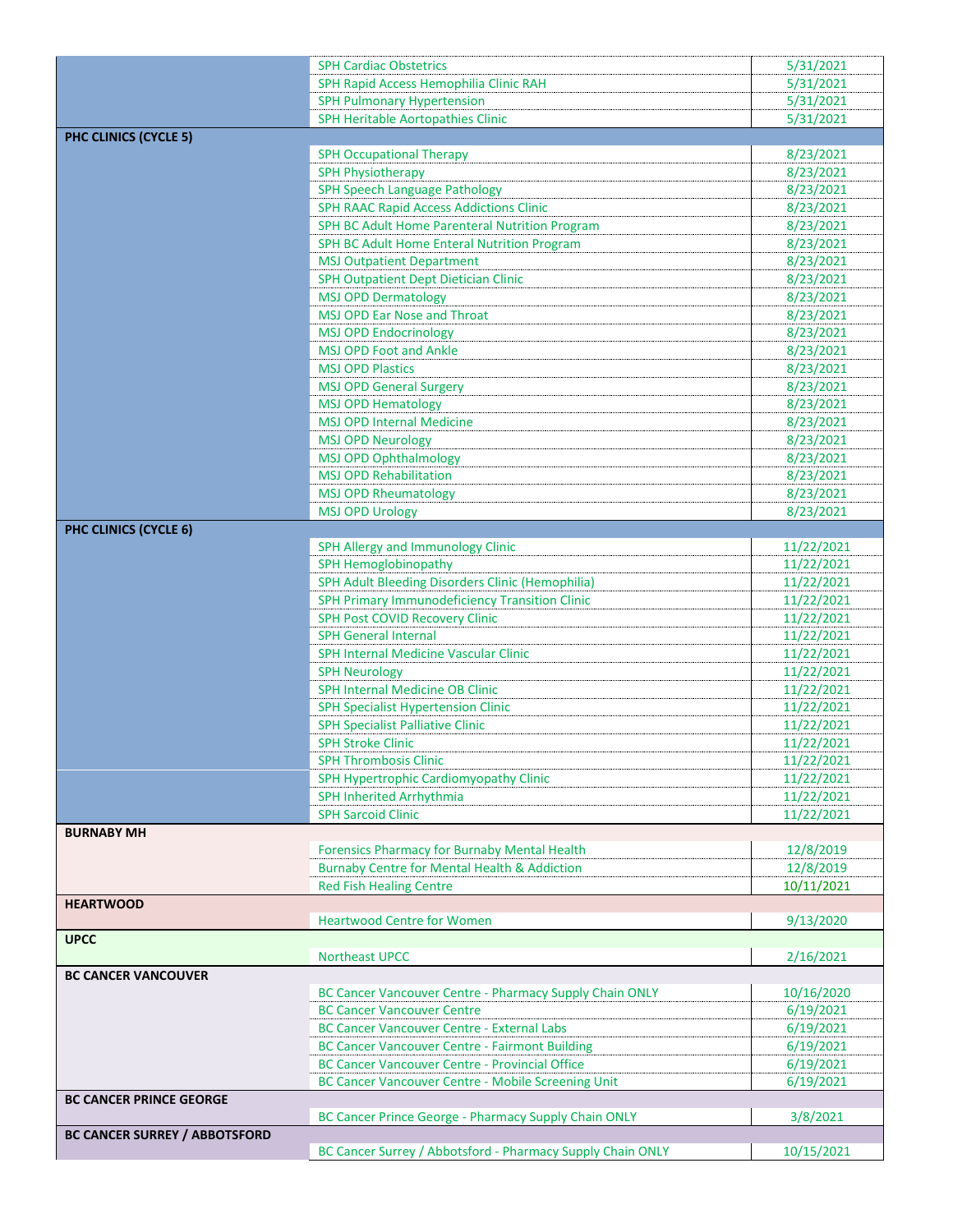| <b>BC CANCER CLINICS - VANCOUVER</b> |                                                                 |           |
|--------------------------------------|-----------------------------------------------------------------|-----------|
|                                      | <b>BCC VA Ambulatory Care Unit Pre Reg</b>                      | 6/19/2021 |
|                                      | <b>BCC VA Ambulatory Care Unit Pod 01</b>                       | 6/19/2021 |
|                                      | <b>BCC VA Ambulatory Care Unit Pod 02</b>                       | 6/19/2021 |
|                                      | <b>BCC VA Ambulatory Care Unit Pod 03</b>                       | 6/19/2021 |
|                                      | <b>BCC VA Ambulatory Care Unit Pod 04</b>                       | 6/19/2021 |
|                                      | <b>BCC VA Ambulatory Care Unit Pod 05</b>                       | 6/19/2021 |
|                                      | <b>BCC VA Ambulatory Care Unit Pod 08</b>                       | 6/19/2021 |
|                                      | <b>BCC VA Ambulatory Care Unit Pod 09</b>                       | 6/19/2021 |
|                                      | <b>BCC VA Ambulatory Care Unit Pod 11</b>                       | 6/19/2021 |
|                                      | <b>BCC VA Ambulatory Care Unit Pod 12</b>                       | 6/19/2021 |
|                                      | <b>BCC VA Fairmont Ambulatory Care Unit Pre Reg</b>             | 6/19/2021 |
|                                      |                                                                 |           |
|                                      | <b>BCC VA Fairmont Ambulatory Care Unit Station F</b>           | 6/19/2021 |
|                                      | <b>BCC VA Fairmont Ambulatory Care Unit Station G</b>           | 6/19/2021 |
|                                      | <b>BCC VA Fairmont Ambulatory Care Unit Station H</b>           | 6/19/2021 |
|                                      | <b>BCC VA Fairmont Ambulatory Care Unit Station H</b>           | 6/19/2021 |
|                                      | <b>BCC VA Fairmont Ambulatory Care Unit Station J</b>           | 6/19/2021 |
|                                      | <b>BCC VA Fairmont Hereditary</b>                               | 6/19/2021 |
|                                      | <b>BCC VA Fairmont Late Effects Assessment Follow Up Clinic</b> | 6/19/2021 |
|                                      | <b>BCC VA Chemotherapy</b>                                      | 6/19/2021 |
|                                      | <b>BCC VA Dentistry</b>                                         | 6/19/2021 |
|                                      | <b>BCC VA Endoscopy Wait List</b>                               | 6/19/2021 |
|                                      | <b>BCC VA FM Pre Reg</b>                                        | 6/19/2021 |
|                                      | <b>BCC VA FM StnH</b>                                           | 6/19/2021 |
|                                      | <b>BCC VA Health Information Management</b>                     | 6/19/2021 |
|                                      | <b>BCC VA Hereditary High Risk</b>                              | 6/19/2021 |
|                                      | <b>BCC VA Laboratory</b>                                        | 6/19/2021 |
|                                      | <b>BCC VA Medical Daycare</b>                                   | 6/19/2021 |
|                                      | <b>BCC VA Medical Imaging</b>                                   | 6/19/2021 |
|                                      | <b>BCC VA Nutrition</b>                                         | 6/19/2021 |
|                                      | <b>BCC VA Pain and Symptom Management and Palliative Care</b>   | 6/19/2021 |
|                                      | <b>BCC VA Patient and Family Counselling</b>                    | 6/19/2021 |
|                                      | <b>BCC VA Patient Education</b>                                 | 6/19/2021 |
|                                      | <b>BCC VA Patient Review</b>                                    | 6/19/2021 |
|                                      | <b>BCC VA PET</b>                                               | 6/19/2021 |
|                                      | <b>BCC VA Pharmacy</b>                                          | 6/19/2021 |
|                                      | <b>BCC VA Preanesthesia Clinic</b>                              | 6/19/2021 |
|                                      | <b>BCC VA Psychiatry</b>                                        | 6/19/2021 |
|                                      | <b>BCC VA Radiation Therapy</b>                                 | 6/19/2021 |
|                                      | <b>BCC VA Radiation Therapy Support Centre</b>                  | 6/19/2021 |
|                                      | <b>BCC VA Speech Language Pathology</b>                         | 6/19/2021 |
|                                      | <b>BCC VA Surgery Wait List</b>                                 | 6/19/2021 |
|                                      | <b>BCC VA Telephone Line Care RT</b>                            | 6/19/2021 |
|                                      | <b>BCC VA Telephone Line Care Systemic</b>                      | 6/19/2021 |
|                                      | <b>BCC VA Triage</b>                                            | 6/19/2021 |
|                                      |                                                                 |           |
| C&W                                  |                                                                 |           |
|                                      | <b>Teck Acute Care Centre</b>                                   | 2/26/2022 |
|                                      | BC Children's 1982 Building (Future Site of Sunny Hill)         | 2/26/2022 |
|                                      | <b>BC Women's Hospital</b>                                      | 2/26/2022 |
|                                      | <b>Clinical Support Building</b>                                | 2/26/2022 |
|                                      | Mental Health Building (Healthy Minds Centre)                   | 2/26/2022 |
|                                      | BC Children's Hospital Research Institute (Ground Floor - V2)   | 2/26/2022 |
|                                      | <b>Shaugnessy Building</b>                                      | 2/26/2022 |
|                                      | <b>Ambulatory Care Building</b>                                 | 2/26/2022 |
|                                      | Sunny Hill Health Centre (1982 Building)                        | 2/26/2022 |
| <b>C&amp;W CLINICS W/ ACUTE</b>      |                                                                 |           |
|                                      | <b>BCH Asthma Clinic</b>                                        | 2/26/2022 |
|                                      | <b>BCH Bone Marrow Procedures Clinic</b>                        | 2/26/2022 |
|                                      | <b>BCH Cath Lab</b>                                             | 2/26/2022 |
|                                      | <b>BCH Child Life Laboratory</b>                                | 2/26/2022 |
|                                      | <b>BCH Cystic Fibrosis Clinic</b>                               | 2/26/2022 |